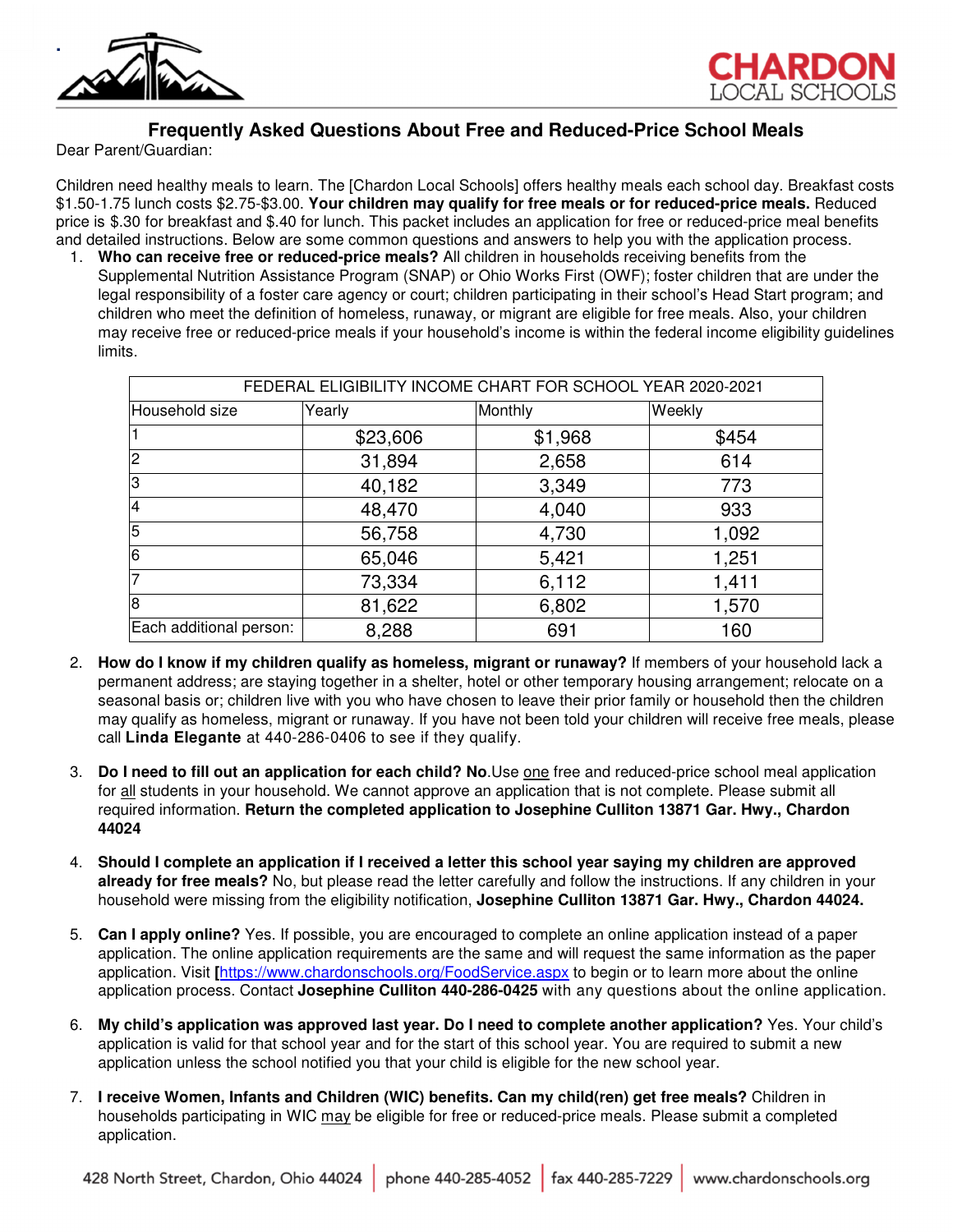



- 8. **440-286-0425 Will the information I give be checked?** Yes, we also may ask you to send written proof.
- 9. **If I do not qualify now, may I apply later?** Yes. You may apply at any time during the school year. For example, children with a parent or guardian who becomes unemployed may become eligible for free and reduced-price meals if the household income drops below the income limit.
- 10. **What if I disagree with the school's decision about my application?** You should talk to school officials. You also may ask for a hearing by calling or writing to the following contact person: **Josephine Culliton 13871 Gar. Hwy., Chardon 44024.**
- 11. **May I apply if someone else in my household is not a U.S. citizen?** Yes. You or your child(ren) do not have to be a U.S. citizen to qualify for free or reduced-price meals.
- 12. **What if my income is not always the same?** List the amount that you normally receive. For example, if you normally make \$1,000 each month, but you missed some work last month and only made \$900, submit the report with the routine amount of \$1,000 per month. If you normally get overtime, include it, but do not include it if you only work overtime sometimes. If you have lost a job or had your hours or wages reduced, use your current income.
- 13. **What if some household members have no income to report?** Household members may not receive some types of income that are asked for you to report on the application or may not receive income at all. When this happens, please write a 0 in the corresponding field. However, if any income fields are left empty or blank, those also will be counted as zeroes. Please be careful when leaving income fields blank.
- 14. **We are in the military. Do we report our income differently?** Your basic pay and cash bonuses must be reported as income. If you get any cash value allowances for off-base housing, food, or clothing, it also must be included as income. However, if your housing is part of the Military Housing Privatization Initiative, do not include your housing allowance as income. Any additional combat pay resulting from deployment also is excluded from income.
- 15. **What if there is not enough space on the application for my family?** List any additional household members on a separate piece of paper and attach it to your application.
- 16. **Why am I being asked to give my consent for an instructional fee waiver?** Ohio public schools are required to waive the school instructional fees for children that quality for free meal benefits. School food service personnel must have parent consent to share the student meal application if your child(ren) quality for a fee waiver. If you agree to allow your child(ren)'s meal application to be shared with school officials to see if they qualify for a fee waiver then select **yes** in part 5. If you do not wish for that information to be shared, then select **no** in part 5. Answering no to this question will mean your child will not be considered for a fee waiver. Answering this question either way will not change your child(ren)'s free or reduced-price meal eligibility.
- 17. **My family needs more help. Are there other programs we might apply for?** To find out how to apply for Ohio SNAP or other assistance benefits, contact your local assistance office or call 877-852-0010.

If you have other questions or need help, call **440-286-0425** Si necesita ayuda, por favor llame al teléfono: **440-286-0425].** Si vous voudriez d'aide, contactez nous au numero: **440-286-0425** 

Sincerely, *Josephine Culliton SNS Josephine SNS*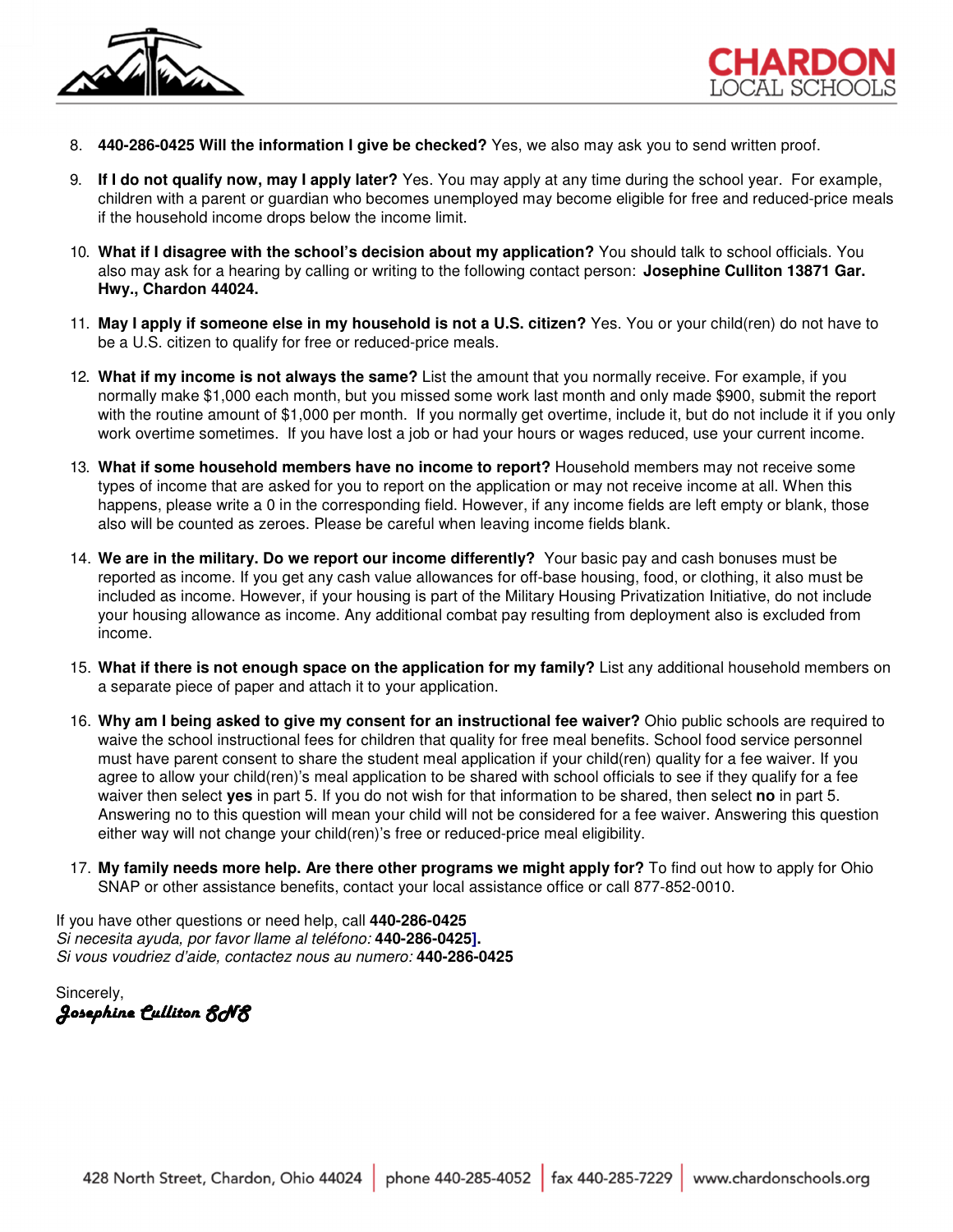



# **A household member is any child or adult living with you.**

### **IF YOUR HOUSEHOLD RECEIVES BENEFITS FROM THE SUPPLEMENTAL NUTRITION ASSISTANCE PROGRAM (SNAP) OR OHIO WORKS FIRST (OWF), FOLLOW THESE INSTRUCTIONS:**

Part 1: List all household members and the school name and grade level for each child.

**Part 2:** List the 7-digit case number for any household member (including adults) receiving SNAP or OWF benefits.

**Part 3:** Skip this part.

**Part 4:** Skip this part.

**Part 5:** Answer yes or no and sign your name if you would like the application to be checked by school officials to determine if the child(ren) qualifies for a school instructional fee waiver.

**Part 6:** Sign the form. The last four digits of a Social Security Number are **not** necessary.

**Part 7:** We are required to ask for information about your children's race and ethnicity. This information is important and helps to make sure we are fully serving our community. Responding to this section is optional and does not affect your children's eligibility for free or reduced-price meals.

### **IF NO ONE IN YOUR HOUSEHOLD RECEIVES SNAP OR OWF BENEFITS AND IF ANY CHILD IN YOUR HOUSEHOLD IS HOMELESS, MIGRANT OR RUNAWAY, FOLLOW THESE INSTRUCTIONS:**

**Part 1:** List all household members and the school name and school grade level for each child.

**Part 2:** Skip this part.

**Part 3:** If any child you are applying for is homeless, migrant, or a runaway, check the appropriate box and call **Linda Elegante** at 440-286-0406**.** If not, skip this part.

Part 4: Complete only if a child in your household is not eligible under Part 3. See Instruction for all other households.

Part 5: Answer yes or no and sign your name if you would like the application to be checked by school officials to determine if the child(ren) qualifies for a school instructional fee waiver.

**Part 6:** Sign the form. The last four digits of a Social Security Number are **not** necessary if you did not need to complete in part 4. **Part 7:** We are required to ask for information about your children's race and ethnicity. This information is important and helps to make sure we are fully

serving our community. Responding to this section is optional and does not affect your children's eligibility for free or reduced-price meals.

### **IF YOU APPLY FOR A FOSTER CHILD, FOLLOW THESE INSTRUCTIONS:**

### **If all children in the household are foster children:**

Part 1: List all foster children and the school name and grade level for each child. Check the box that indicates the child is a foster child.

Part 2: Skip this part.

**Part 3:** Skip this part.

**Part 4:** Skip this part.

Part 5: Answer yes or no and sign your name if you would like the application to be checked by school officials to determine if the child(ren) qualifies for a school instructional fee waiver.

**Part 6:** Sign the form. The last four digits of a Social Security Number are **not** necessary.

**Part 7:** We are required to ask for information about your children's race and ethnicity. This information is important and helps to make sure we are fully serving our community. Responding to this section is optional and does not affect your children's eligibility for free or reduced-price meals.

## **If some children in the household are foster children:**

- **Part 1:** List all household members and the school name and school grade level for each child. For any person, including children, with no income, you must check the "No Income" box. Check the box if the child is a foster child.
- **Part 2:** If the household does not have a 7-digit SNAP or OWF case number, skip this part.

**Part 3:** If any child you are applying for is homeless, migrant, or a runaway check the appropriate box and call **Linda Elegante** at 440-286-0406**.** If not, skip this part.

**Part 4:** Follow these instructions to report total household income from this month or last month.

- **Box 1–Name:** List all household members with income.
- **Box 2** –**Gross Income and how often it was received:** For each household member, list each type of income received for the month. Check the appropriate box to note how often the person receives the income - weekly, every other week, twice a month, or monthly. For earnings, list the gross income - not the take-home pay. Gross income is the amount earned before taxes and other deductions and can be found on pay stubs. For other income, list the amount and check the box to note how often each person received assistance from welfare, child support, alimony, pensions, retirement, Social Security, Supplemental Security Income (SSI), Veteran's benefits (VA benefits), and disability benefits. Under All Other Income, list Worker's Compensation, unemployment or strike benefits, regular contributions from people who do not live in your household and any other income. Do not include income from SNAP, FDPIR, WIC, federal education benefits and foster payments received by the family from the placing agency. For ONLY the self-employed, report income after expenses under Earnings from Work. This is for your business, farm, or rental property. If you are in the Military Privatized Housing Initiative or receive combat pay, do not include these allowances as income.

Part 5: Answer yes or no and sign your name if you would like the application to be checked by school officials to determine if the child(ren) qualifies for a school instructional fee waiver.

Part 6: Adult household member must sign the form and list the last four digits of their Social Security Number (or mark the box if he or she does not have one).

**Part 7:** We are required to ask for information about your children's race and ethnicity. This information is important and helps to make sure we are fully serving our community. Responding to this section is optional and does not affect your children's eligibility for free or reduced-price meals.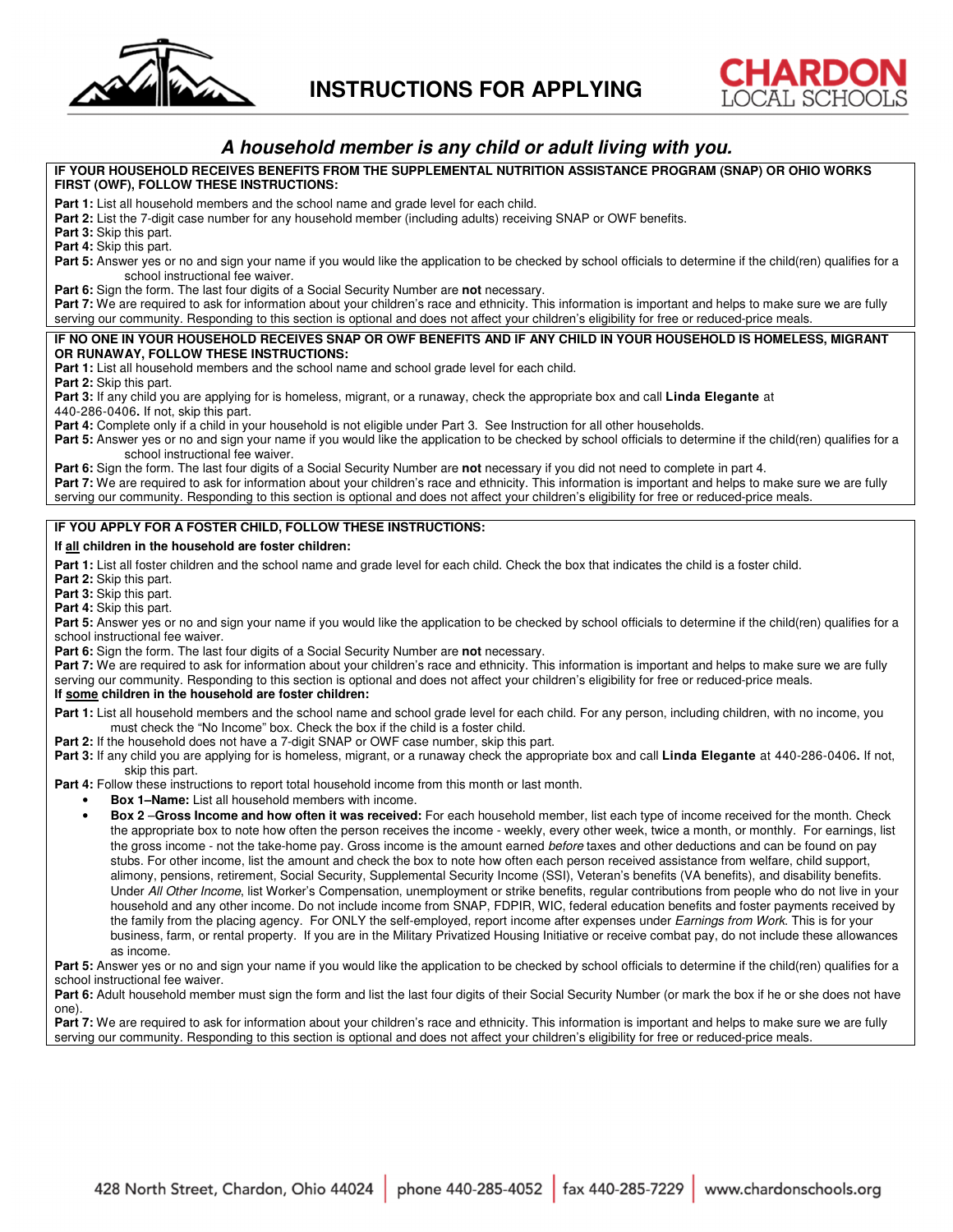



## **ALL OTHER HOUSEHOLDS (INCLUDING WIC HOUSEHOLDS) FOLLOW THESE INSTRUCTIONS:**

- **Part 1:** List all household members and the school name and grade level for each child. For any person, including children, with no income, you must check the "No Income Box."
- **Part 2:** If the household does not have a 7-digit SNAP or OWF case number, skip this part.
- **Part 3:** If any child you are applying for is homeless, migrant, or a runaway check the appropriate box and **call Linda Elegante** at 440-286-0406**.** If not, skip this part.

**Part 4:** Follow these instructions to report total household income from this month or last month.

- **Box 1 Name:** List all household members with income.
- **Box 2** –**Gross Income and how often it was received:** For each household member, list each type of income received for the month. Check the box to note how often the person receives the income - weekly, every other week, twice a month, or monthly. For earnings, be sure to list the gross income - not take-home pay. Gross income is the amount earned before taxes and other deductions and can be found on pay stubs. For other income, list the amount and check the box to note how often each person received assistance from welfare, child support, alimony, pensions, retirement, Social Security, Supplemental Security Income (SSI), Veteran's benefits (VA benefits), and disability benefits. Under All Other Income, list Worker's Compensation, unemployment or strike benefits, regular contributions from people who do not live in your household and any other income. Do not include income from SNAP, FDPIR, WIC, federal education benefits and foster payments received by the family from the placing agency. For ONLY the self-employed, report income after expenses under Earnings from Work. This is for your business, farm, or rental property. If you are in the Military Privatized Housing Initiative or receive combat pay, do not include these allowances as income.
- **Part 5:** Answer yes or no and sign your name if you would like the application to be checked by school officials to determine if the child(ren) qualifies for a school instructional fee waiver.
- **Part 6:** An adult household member must sign the form and list the last four digits of their Social Security Number (or mark the box if he or she does not have one).

**Part 7**: We are required to ask for information about your children's race and ethnicity. This information is important and helps to make sure we are fully serving our community. Responding to this section is optional and does not affect your children's eligibility for free or reduced-price meals.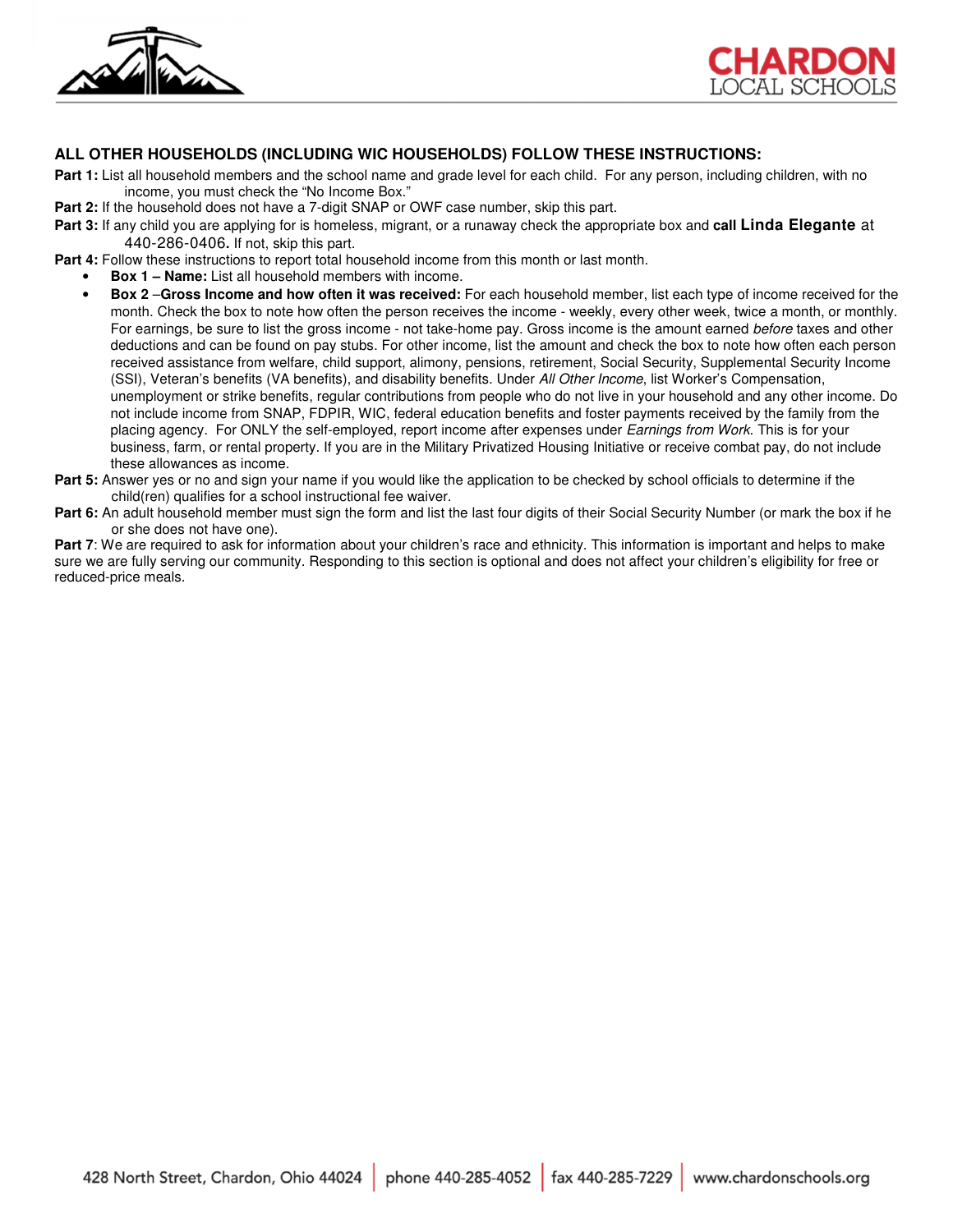# **2020-2021 FREE AND REDUCED-PRICE SCHOOL MEALS APPLICATION**

| Part 1. ALL HOUSEHOLD MEMBERS                                                                                                                                                                                                                                                                                                                                                                                                                                                                                                              |                                                                                                                                                       |             |         |       |         |                                               |        |                                                                                                                                    |       |         |                                                                        |             |         |                 |         |                                                                                                     |             |
|--------------------------------------------------------------------------------------------------------------------------------------------------------------------------------------------------------------------------------------------------------------------------------------------------------------------------------------------------------------------------------------------------------------------------------------------------------------------------------------------------------------------------------------------|-------------------------------------------------------------------------------------------------------------------------------------------------------|-------------|---------|-------|---------|-----------------------------------------------|--------|------------------------------------------------------------------------------------------------------------------------------------|-------|---------|------------------------------------------------------------------------|-------------|---------|-----------------|---------|-----------------------------------------------------------------------------------------------------|-------------|
| Names of all household members<br>(First, Middle Initial, Last)                                                                                                                                                                                                                                                                                                                                                                                                                                                                            | Name of school and grade level for each<br>child/or indicate "NA" if child is not in school.                                                          |             |         |       |         |                                               |        | Check if a foster child (legal responsibility of<br>welfare agency or court)<br>*If all children listed below are foster children, |       |         |                                                                        |             |         | Check if<br>No. |         |                                                                                                     |             |
|                                                                                                                                                                                                                                                                                                                                                                                                                                                                                                                                            | School                                                                                                                                                |             |         |       |         | Grade                                         |        |                                                                                                                                    |       |         | skip to Part 5 to sign this form.                                      |             |         |                 |         |                                                                                                     | Income      |
|                                                                                                                                                                                                                                                                                                                                                                                                                                                                                                                                            |                                                                                                                                                       |             |         |       |         |                                               |        |                                                                                                                                    |       |         |                                                                        |             |         |                 |         |                                                                                                     | $\Box$      |
|                                                                                                                                                                                                                                                                                                                                                                                                                                                                                                                                            |                                                                                                                                                       |             |         |       |         |                                               |        |                                                                                                                                    |       |         |                                                                        | $\sqcup$    |         |                 |         |                                                                                                     | □           |
|                                                                                                                                                                                                                                                                                                                                                                                                                                                                                                                                            |                                                                                                                                                       |             |         |       |         |                                               |        |                                                                                                                                    |       |         |                                                                        | ப           |         |                 |         |                                                                                                     | $\Box$<br>П |
|                                                                                                                                                                                                                                                                                                                                                                                                                                                                                                                                            |                                                                                                                                                       |             |         |       |         |                                               |        |                                                                                                                                    |       |         |                                                                        | П<br>$\Box$ |         |                 |         |                                                                                                     | □           |
|                                                                                                                                                                                                                                                                                                                                                                                                                                                                                                                                            |                                                                                                                                                       |             |         |       |         |                                               |        |                                                                                                                                    |       |         |                                                                        |             |         |                 |         |                                                                                                     | □           |
|                                                                                                                                                                                                                                                                                                                                                                                                                                                                                                                                            |                                                                                                                                                       |             |         |       |         |                                               |        |                                                                                                                                    |       |         |                                                                        |             |         |                 |         |                                                                                                     | $\Box$      |
| Part 2. BENEFITS: If any member of your household receives Supplemental Nutrition Assistance Program (SNAP) or Ohio Works First (OWF)<br>benefits, provide the name and 7-digit case number for the person who receives benefits and skip to Part 5. If no one receives these benefits,<br>skip to Part 3.<br>NAME:<br>7-DIGIT CASE NUMBER:                                                                                                                                                                                                |                                                                                                                                                       |             |         |       |         |                                               |        |                                                                                                                                    |       |         |                                                                        |             |         |                 |         |                                                                                                     |             |
| Part 3. If any child you are applying for is homeless, migrant, or a runaway check the appropriate box and call Linda Elegante at<br>440-286-0406.<br>Homeless □ Migrant □ Runaway □                                                                                                                                                                                                                                                                                                                                                       |                                                                                                                                                       |             |         |       |         |                                               |        |                                                                                                                                    |       |         |                                                                        |             |         |                 |         |                                                                                                     |             |
| Part 4. TOTAL HOUSEHOLD GROSS INCOME (before deductions). List all income on the same line as the person who receives it. Check the<br>box for how often it is received. Record each income only once.                                                                                                                                                                                                                                                                                                                                     |                                                                                                                                                       |             |         |       |         |                                               |        |                                                                                                                                    |       |         |                                                                        |             |         |                 |         |                                                                                                     |             |
|                                                                                                                                                                                                                                                                                                                                                                                                                                                                                                                                            | 2. GROSS INCOME AND HOW OFTEN IT WAS RECEIVED                                                                                                         |             |         |       |         |                                               |        |                                                                                                                                    |       |         |                                                                        |             |         |                 |         |                                                                                                     |             |
| 1. NAME<br>(List all household members with income)                                                                                                                                                                                                                                                                                                                                                                                                                                                                                        | Earnings<br>from work<br>before<br>deductions                                                                                                         | eekly<br>Š. | Every 2 | Twice | Monthly | Welfare,<br>child<br>support,<br>alimony      | Weekly | $\mathbf{a}$<br>Every:                                                                                                             | Twice | Monthly | Pensions,<br>retirement,<br>Social<br>Security,<br>SSI, VA<br>benefits | Weekly      | Every 2 | Twice           | Monthly | All Other Income<br>(indicate frequency,<br>such as "weekly"<br>"monthly" "quarterly"<br>"annually" |             |
| (Example) Jane Smith                                                                                                                                                                                                                                                                                                                                                                                                                                                                                                                       | \$200                                                                                                                                                 |             | ⊠⊡∣     |       |         | \$150                                         |        |                                                                                                                                    | ⊠□    |         | \$0                                                                    |             |         |                 |         | \$50.00/ quarterly                                                                                  |             |
|                                                                                                                                                                                                                                                                                                                                                                                                                                                                                                                                            | \$                                                                                                                                                    |             |         |       | $\Box$  |                                               |        |                                                                                                                                    |       |         | 1۱\$                                                                   |             |         |                 |         | \$                                                                                                  |             |
|                                                                                                                                                                                                                                                                                                                                                                                                                                                                                                                                            | \$                                                                                                                                                    |             |         |       |         | \$                                            |        |                                                                                                                                    |       |         | \$                                                                     |             |         |                 |         | \$                                                                                                  |             |
|                                                                                                                                                                                                                                                                                                                                                                                                                                                                                                                                            |                                                                                                                                                       |             |         |       |         | ∥\$                                           |        |                                                                                                                                    |       |         | ] \$                                                                   |             |         |                 |         | $\frac{1}{2}$                                                                                       |             |
|                                                                                                                                                                                                                                                                                                                                                                                                                                                                                                                                            | \$                                                                                                                                                    |             |         |       |         |                                               |        |                                                                                                                                    |       |         |                                                                        |             |         |                 |         |                                                                                                     |             |
|                                                                                                                                                                                                                                                                                                                                                                                                                                                                                                                                            | \$                                                                                                                                                    |             |         |       |         | \$                                            |        |                                                                                                                                    |       |         | l\$                                                                    |             |         |                 |         | \$                                                                                                  |             |
|                                                                                                                                                                                                                                                                                                                                                                                                                                                                                                                                            | \$                                                                                                                                                    |             |         |       |         | ∥\$                                           |        |                                                                                                                                    |       |         | ۱\$                                                                    |             |         |                 |         | \$                                                                                                  |             |
| Part 5. SCHOOL INSTRUCTIONAL FEE WAIVER ADULT CONSENT: Your child(ren) may qualify for a waiver of their school instructional fees.<br>Your permission is required to share your meal application information with school officials to determine if your child(ren) qualifies for a fee waiver.<br>Answering this question will not change whether your children will receive free or reduced-price meals.<br>Please check a box: □Yes, I agree to have my meal application used to determine if my child(ren) qualifies for a fee waiver. |                                                                                                                                                       |             |         |       |         |                                               |        |                                                                                                                                    |       |         |                                                                        |             |         |                 |         |                                                                                                     |             |
| □ No, I do not agree to have my meal application used to determine if my child(ren) qualifies for a fee waiver.                                                                                                                                                                                                                                                                                                                                                                                                                            |                                                                                                                                                       |             |         |       |         |                                               |        |                                                                                                                                    |       |         |                                                                        |             |         |                 |         |                                                                                                     |             |
|                                                                                                                                                                                                                                                                                                                                                                                                                                                                                                                                            |                                                                                                                                                       |             |         |       |         |                                               |        |                                                                                                                                    |       |         |                                                                        |             |         |                 |         |                                                                                                     |             |
| Part 6. SIGNATURE AND LAST FOUR DIGITS OF SOCIAL SECURITY NUMBER (ADULT MUST SIGN)                                                                                                                                                                                                                                                                                                                                                                                                                                                         |                                                                                                                                                       |             |         |       |         |                                               |        |                                                                                                                                    |       |         |                                                                        |             |         |                 |         |                                                                                                     |             |
| An adult household member must sign the application. If Part 4 is completed, the adult signing the form must also list the last four digits of<br>his or her Social Security Number or mark the "I do not have a Social Security Number" box. (See Privacy Act Statement on the back of this page.)                                                                                                                                                                                                                                        |                                                                                                                                                       |             |         |       |         |                                               |        |                                                                                                                                    |       |         |                                                                        |             |         |                 |         |                                                                                                     |             |
| I certify (promise) that all information on this application is true and that all income is reported. I understand that the school will receive federal<br>funds based on the information I give. I understand that school officials may verify (check) the information. I understand that deliberate<br>misrepresentation of the information may cause my children to lose meal benefits and I may be subject to prosecution under state and federal<br>statutes.                                                                         |                                                                                                                                                       |             |         |       |         |                                               |        |                                                                                                                                    |       |         |                                                                        |             |         |                 |         |                                                                                                     |             |
|                                                                                                                                                                                                                                                                                                                                                                                                                                                                                                                                            |                                                                                                                                                       |             |         |       |         |                                               |        |                                                                                                                                    |       |         |                                                                        |             |         |                 |         |                                                                                                     |             |
| Phone Number:                                                                                                                                                                                                                                                                                                                                                                                                                                                                                                                              |                                                                                                                                                       |             |         |       |         |                                               |        |                                                                                                                                    |       |         |                                                                        |             |         |                 |         |                                                                                                     |             |
| Last four digits of your Social Security Number: □ □ 1 do not have a Social Security Number                                                                                                                                                                                                                                                                                                                                                                                                                                                |                                                                                                                                                       |             |         |       |         |                                               |        |                                                                                                                                    |       |         |                                                                        |             |         |                 |         |                                                                                                     |             |
| Part 7. Children's ethnic and racial identities: We are required to ask for information about your children's race and ethnicity. This information is<br>important and helps to make sure we are fully serving our community. Responding to this section is optional and does not affect your children's<br>eligibility for free or reduced-price meals.                                                                                                                                                                                   |                                                                                                                                                       |             |         |       |         |                                               |        |                                                                                                                                    |       |         |                                                                        |             |         |                 |         |                                                                                                     |             |
| Choose one ethnicity:                                                                                                                                                                                                                                                                                                                                                                                                                                                                                                                      |                                                                                                                                                       |             |         |       |         | Choose one or more (regardless of ethnicity): |        |                                                                                                                                    |       |         |                                                                        |             |         |                 |         |                                                                                                     |             |
| □ Hispanic/Latino<br>□ Not Hispanic/Latino                                                                                                                                                                                                                                                                                                                                                                                                                                                                                                 | $\Box$ Asian<br>$\Box$ Black or African American<br>  American Indian or Alaska Native<br>$\Box$ White<br>□ Native Hawaiian or other Pacific Islander |             |         |       |         |                                               |        |                                                                                                                                    |       |         |                                                                        |             |         |                 |         |                                                                                                     |             |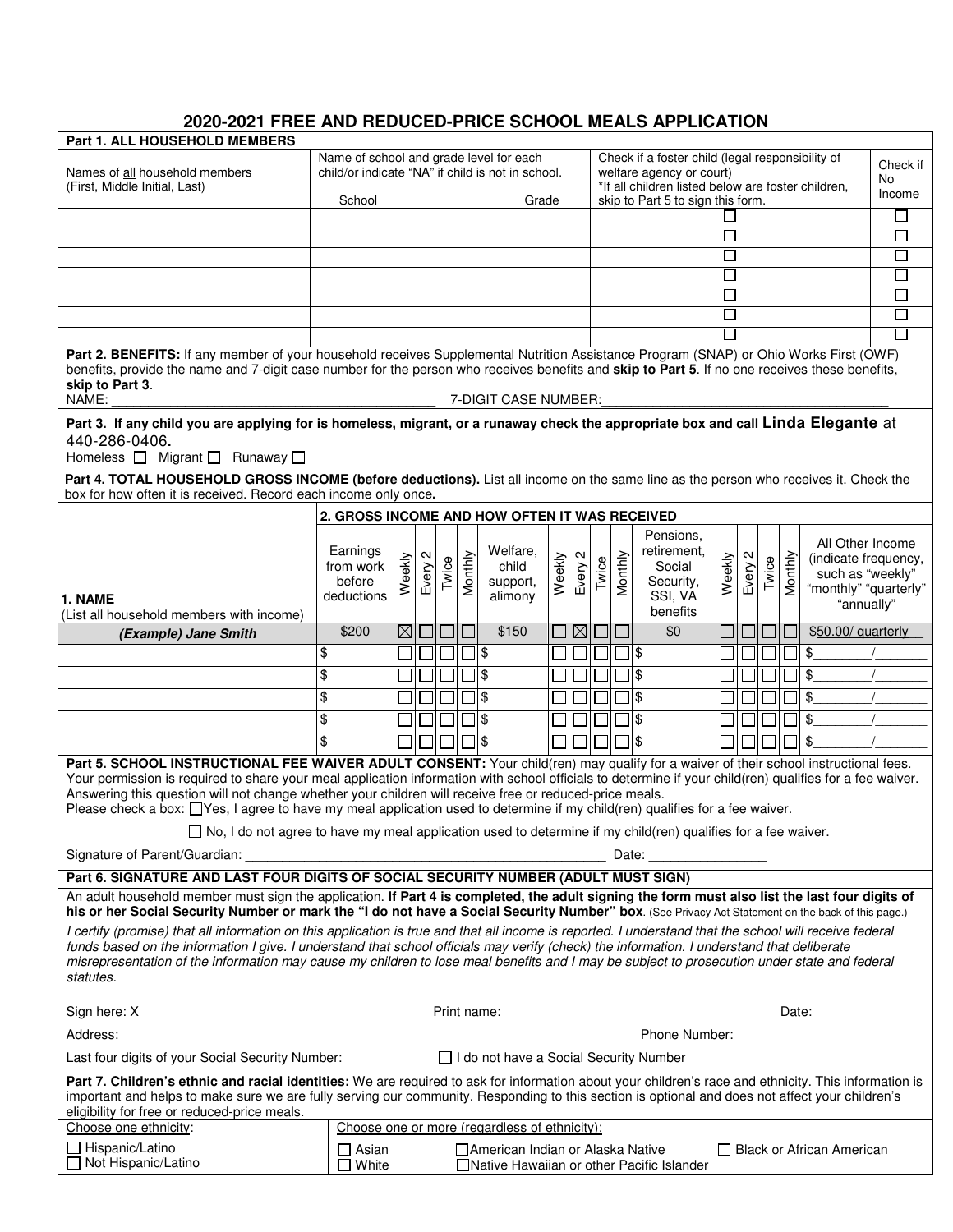| Do not complete this section. Intended for school use only.                                                   |                                                                                                                                                                                                                                |  |  |                                                           |                    |  |  |
|---------------------------------------------------------------------------------------------------------------|--------------------------------------------------------------------------------------------------------------------------------------------------------------------------------------------------------------------------------|--|--|-----------------------------------------------------------|--------------------|--|--|
| Annual Income Conversion: Weekly x 52, Every 2 Weeks x 26, Twice A Month x 24, Monthly x 12                   |                                                                                                                                                                                                                                |  |  |                                                           |                    |  |  |
|                                                                                                               | Total Income: Total Income: Per: □ Week, □ Every 2 Weeks, □ Twice per Month, □ Month, □ Year                                                                                                                                   |  |  |                                                           | Household size:    |  |  |
|                                                                                                               | Categorical Eligibility: Cate Withdrawn: Cligibility: Free Reduced Denied Reason:                                                                                                                                              |  |  |                                                           |                    |  |  |
| Date: <b>Date:</b>                                                                                            |                                                                                                                                                                                                                                |  |  |                                                           |                    |  |  |
|                                                                                                               | Confirming Official's Signature: <b>Example 2018</b>                                                                                                                                                                           |  |  |                                                           | Date: <b>Date:</b> |  |  |
|                                                                                                               | Follow-up Official's Signature: The Contract of the Contract of the Contract of the Contract of the Contract of the Contract of the Contract of the Contract of the Contract of the Contract of the Contract of the Contract o |  |  | Date:                                                     |                    |  |  |
|                                                                                                               | If selected for Verification, Date Verification Notice Sent:                                                                                                                                                                   |  |  | Response Date: 2 <sup>nd</sup> Notice Sent: Results Sent: |                    |  |  |
| Verification Result: No Change Free to Reduced Price Free to Paid Reduced Price to Free Reduced Price to Paid |                                                                                                                                                                                                                                |  |  |                                                           |                    |  |  |
|                                                                                                               |                                                                                                                                                                                                                                |  |  |                                                           |                    |  |  |

Your children may qualify for free or reduced-price meals if your household income falls at or below the limits on this chart.

| <b>INCOME ELIGIBILITY GUIDELINES 2020-2021</b> |          |         |        |  |  |  |  |  |
|------------------------------------------------|----------|---------|--------|--|--|--|--|--|
| Household size                                 | Yearly   | Monthly | Weekly |  |  |  |  |  |
| 1                                              | \$23,606 | \$1,968 | \$454  |  |  |  |  |  |
| 2                                              | 31,894   | 2,658   | 614    |  |  |  |  |  |
| 3                                              | 40,182   | 3,349   | 773    |  |  |  |  |  |
| 4                                              | 48,470   | 4,040   | 933    |  |  |  |  |  |
| 5                                              | 56,758   | 4,730   | 1,092  |  |  |  |  |  |
| 6                                              | 65,046   | 5,421   | 1,251  |  |  |  |  |  |
| $\overline{7}$                                 | 73,334   | 6,112   | 1,411  |  |  |  |  |  |
| 8                                              | 81,622   | 6,802   | 1,570  |  |  |  |  |  |
| Each additional<br>person:                     | 8,288    | 691     | 160    |  |  |  |  |  |

### **Privacy Act Statement: This explains how we will use the information you give us.**

The Richard B. Russell National School Lunch Act requires the information on this application. You are not required to provide information, but if information is not provided, the state agency cannot approve your child for free or reduced-price meals. You must include the last four digits of the social security number of the adult household member who signs the application. The last four digits of the social security number is not required when you apply on behalf of a foster child or you list a Supplemental Nutrition Assistance Program (SNAP), Ohio Works First (OWF) case number or other identifier for your child or when you indicate that the adult household member signing the application does not have a social security number. We will use your information to determine if your child is eligible for free or reduced-price meals, and for administration and enforcement of the lunch and breakfast programs. We may share your eligibility information with education, health, and nutrition programs to help them evaluate, fund, or determine benefits for their programs, auditors for program reviews, and law enforcement officials to help them look into violations of program rules. In accordance with Federal civil rights law and U.S. Department of Agriculture (USDA) civil rights regulations and policies, the USDA, its Agencies, offices, and employees, and institutions participating in or administering USDA programs are prohibited from discriminating based on race, color, national origin, sex, disability, age, or reprisal or retaliation for prior civil rights activity in any program or activity conducted or funded by USDA. Persons with disabilities who require alternative means of communication for program information (e.g. Braille, large print, audiotape, American Sign Language, etc.), should contact the Agency (State or local) where they applied for benefits. Individuals who are deaf, hard of hearing or have speech disabilities may contact USDA through the Federal Relay Service at (800) 877-8339. Additionally, program information may be made available in languages other than English.

To file a program complaint of discrimination, complete the USDA Program Discrimination Complaint Form, (AD-3027) found online at: How to File a Complaint, and at any USDA office, or write a letter addressed to USDA and provide in the letter all of the information requested in the form. To request a copy of the complaint form, call (866) 632-9992. Submit your completed form or letter to USDA by:

- (1) mail: U.S. Department of Agriculture Office of the Assistant Secretary for Civil Rights 1400 Independence Avenue, SW
	- Washington, D.C. 20250-9410;<br>fax: (202) 690-7442: or
- (2) fax: (202) 690-7442; or
- program.intake@usda.gov.

This institution is an equal opportunity provider.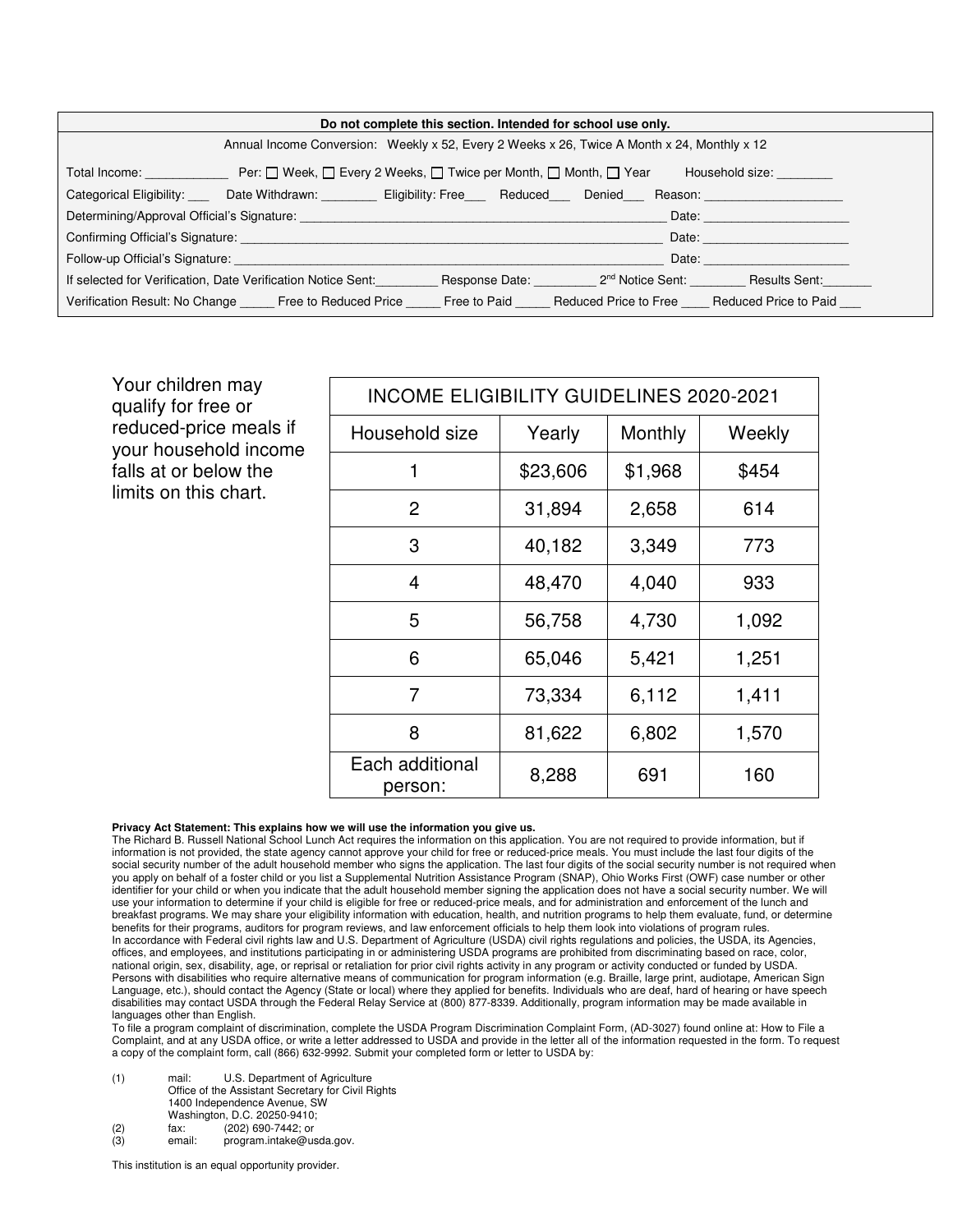# **SHARING INFORMATION WITH MEDICAID/***Healthy Start, Healthy Families*

Dear Parent/Guardian:

If your children receive free or reduced-price school meals, they may also be able to get free or low-cost health insurance through Medicaid or the State of Ohio Healthy Start, Healthy Families Program. Children with health insurance are more likely to get regular health care and are less likely to miss school because of sickness. Because health insurance is so important to children's wellbeing, **the law allows us to tell Medicaid and Healthy Start, Healthy Families that your children are eligible for free or reduced-price meals, unless you tell us not to**. Medicaid and Healthy Start, Healthy Families only use the information to identify children who may be eligible for their programs. Program officials may contact you to offer to enroll your children. Filling out the Free and Reduced-Price School Meals Application does not automatically enroll your children in health insurance.

If you do not want us to share your information with Medicaid or Healthy Start, Healthy Families, fill out the form below and send in (Sending in this form will not change whether your children get free or reduced-price meals).

| Healthy Start, Healthy Families.                                                 |                                                | No! I DO NOT want information from my Free and Reduced-Price School Meals Application shared with Medicaid or the                                                                                                                                                                                                                                                                                                                                                                           |
|----------------------------------------------------------------------------------|------------------------------------------------|---------------------------------------------------------------------------------------------------------------------------------------------------------------------------------------------------------------------------------------------------------------------------------------------------------------------------------------------------------------------------------------------------------------------------------------------------------------------------------------------|
| If you checked no, fill out the form below.                                      |                                                |                                                                                                                                                                                                                                                                                                                                                                                                                                                                                             |
|                                                                                  |                                                |                                                                                                                                                                                                                                                                                                                                                                                                                                                                                             |
| Child's Name: School: School:                                                    |                                                |                                                                                                                                                                                                                                                                                                                                                                                                                                                                                             |
|                                                                                  |                                                |                                                                                                                                                                                                                                                                                                                                                                                                                                                                                             |
| Child's Name: School: School:                                                    |                                                |                                                                                                                                                                                                                                                                                                                                                                                                                                                                                             |
| Signature of Parent/Guardian: ___________________________________Date: _________ |                                                |                                                                                                                                                                                                                                                                                                                                                                                                                                                                                             |
| Printed Name: Address:                                                           |                                                |                                                                                                                                                                                                                                                                                                                                                                                                                                                                                             |
| For more information, you may call Josephine Culliton 440-286-0425               |                                                |                                                                                                                                                                                                                                                                                                                                                                                                                                                                                             |
| Dear Parent/Guardian:                                                            | <b>SHARING INFORMATION WITH OTHER PROGRAMS</b> |                                                                                                                                                                                                                                                                                                                                                                                                                                                                                             |
| programs.<br>waiver program<br>programs you checked.                             |                                                | No! I DO NOT want information from my Free and Reduced-Price School Meals Application shared with any of these<br>Yes! I DO want school officials to share information from my Free and Reduced-Price School Meals Application with Fee<br>Yes! I DO want school officials to share information from my Free and Reduced-Price School Meals Application with<br>If you checked yes to any or all of the boxes above, fill out the form below. Your information will be shared only with the |
| Child's Name: School: School:                                                    |                                                |                                                                                                                                                                                                                                                                                                                                                                                                                                                                                             |
|                                                                                  |                                                |                                                                                                                                                                                                                                                                                                                                                                                                                                                                                             |
|                                                                                  |                                                |                                                                                                                                                                                                                                                                                                                                                                                                                                                                                             |
|                                                                                  |                                                |                                                                                                                                                                                                                                                                                                                                                                                                                                                                                             |
|                                                                                  |                                                |                                                                                                                                                                                                                                                                                                                                                                                                                                                                                             |
|                                                                                  |                                                |                                                                                                                                                                                                                                                                                                                                                                                                                                                                                             |
|                                                                                  |                                                |                                                                                                                                                                                                                                                                                                                                                                                                                                                                                             |

For more information, you may call **Josephine Culliton 440-286-0425**  This institution is an equal opportunity provider.